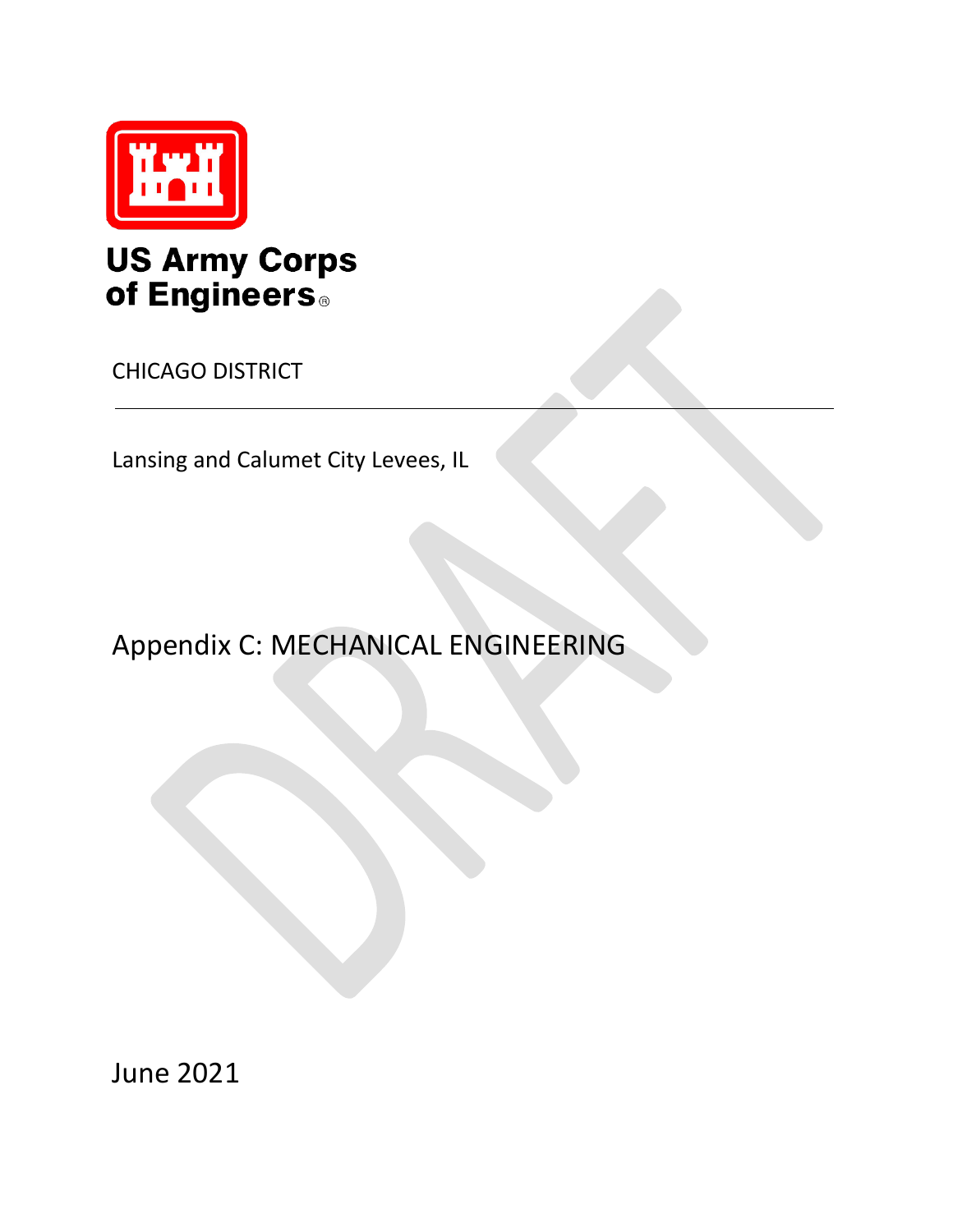(Page Intentionally Left Blank)

i | P a g e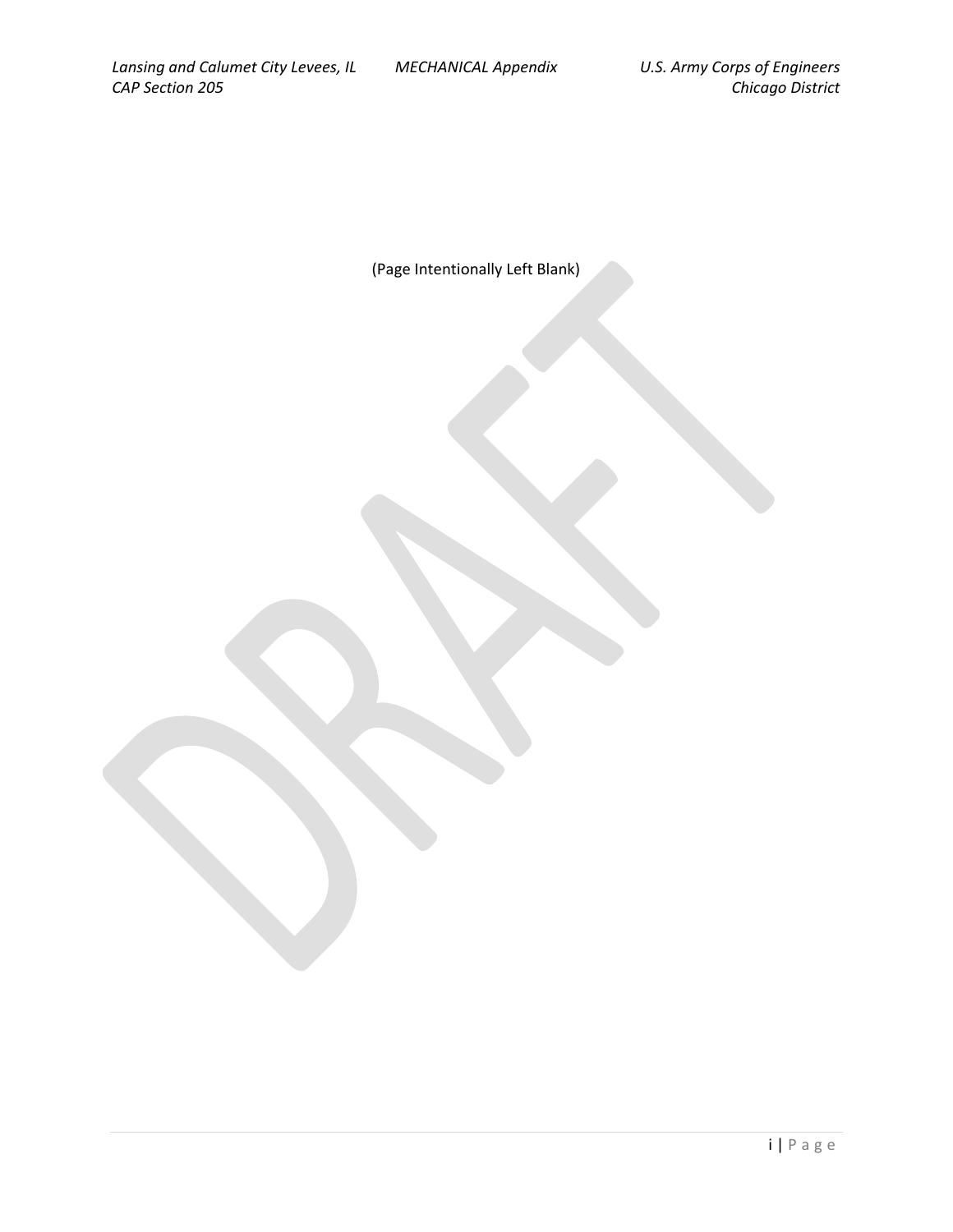## Table of Contents

| 1           |               |       |  |
|-------------|---------------|-------|--|
|             | 1.1           |       |  |
|             |               | 1.1.1 |  |
|             |               |       |  |
|             | 1.2           |       |  |
| $2^{\circ}$ |               |       |  |
|             | 2.1           |       |  |
|             | 2.1.1         |       |  |
|             | 2.1.2         |       |  |
|             | $2.2^{\circ}$ |       |  |

# Table of Figures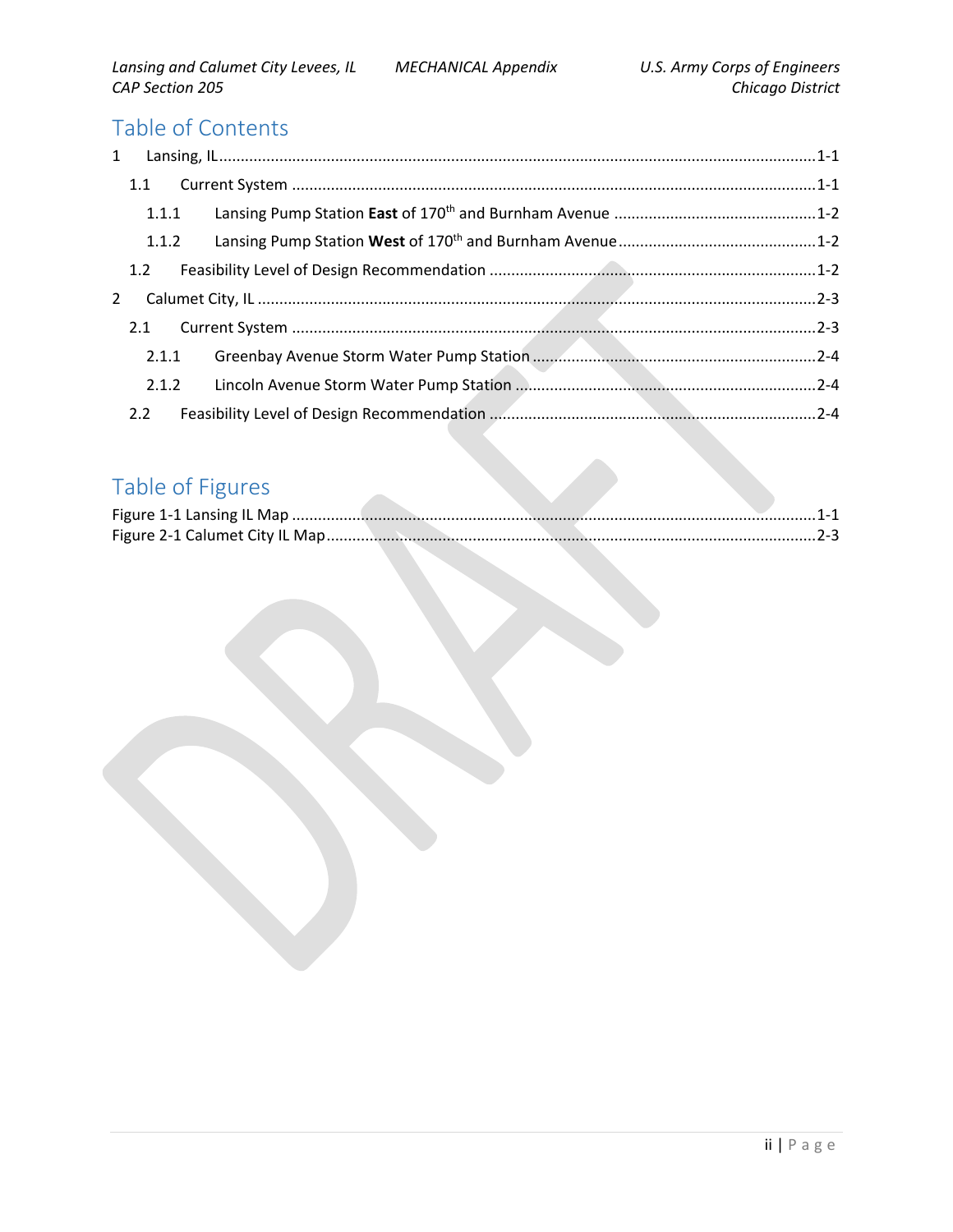## <span id="page-3-0"></span>1 Lansing, IL

## <span id="page-3-1"></span>1.1 Current System

The Lansing Levee system is currently served by two pump stations, as show in Figure 1-1. They are designated as Lansing Pump Station **East** of 170th and Burnham Avenue, and Lansing Pump Station **West**  of 170<sup>th</sup> and Burnham Avenue. A site visit was performed for this Feasibility Study during October 2019, and it was found that both pump stations were fulfilling the Village's pumping requirements, even with general wear and tear at both stations due to age of installation of pumps. Outlet flap gates at both stations also looked to be in working order, even with similar wear and tear due to age. Both pump stations were constructed sometime around 1985. The USACE *2019 Non-Federal Inventory and Review Report* for the Lansing Levee System reported the pumps to be rated as *acceptable* and the flap gates as *minimally acceptable*, which matches the observations made by Feasibility team during October 2019 site visit.



<span id="page-3-2"></span>*Figure 1-1 Lansing IL Map*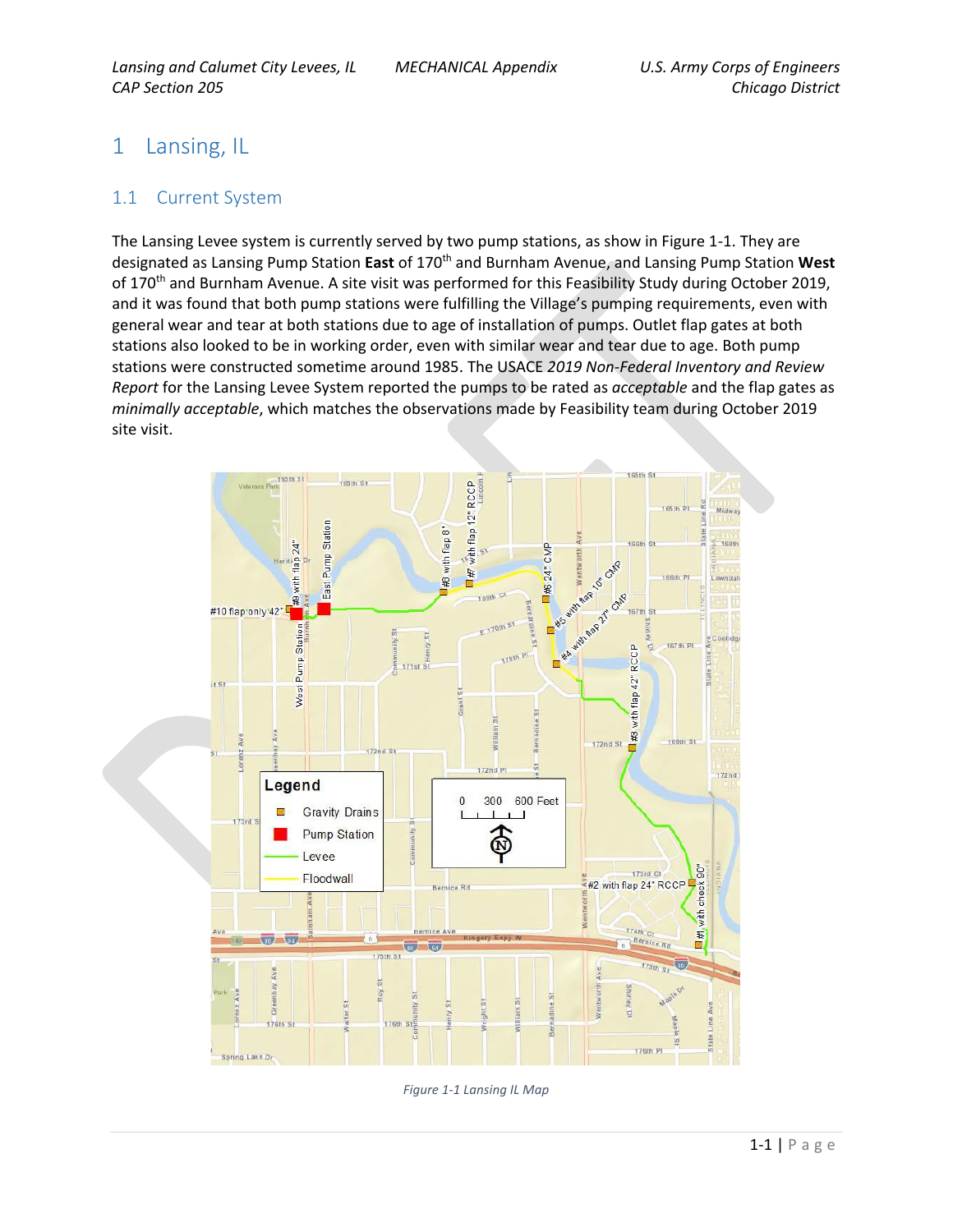### <span id="page-4-0"></span>1.1.1 Lansing Pump Station East of 170<sup>th</sup> and Burnham Avenue

Summary of Lansing Pump Station **East:** 

- Triplex vertical axial flow propeller/mixed flow type storm water pumps designed for 19,000 gallons per minute (GPM) at 20.5 feet of total dynamic head (TDH) with a 125 HP motor.
- One submersible type pump designed for 3000 GPM at 22 feet TDH with a 20 HP motor.
- One submersible type pump designed for 500 GPM at 22 feet TDH with a 5 HP motor.
- Total of three main pumps and two submersible pumps for a total capacity of 60,500 GPM.

#### <span id="page-4-1"></span>1.1.2 Lansing Pump Station West of  $170<sup>th</sup>$  and Burnham Avenue

Summary of Lansing Pump Station **West:** 

- Triplex vertical axial flow propeller/mixed flow type storm water pumps designed for 52,000 GPM at 15.1 feet of total dynamic head (TDH) with a 250 HP motor.
- There were also two smaller pumps, but no documentation available to properly confirm capacity of pumps.
- Estimated total capacity of system is 156,000 GPM.

## <span id="page-4-2"></span>1.2 Feasibility Level of Design Recommendation

The local sponsor reported no capacity issues with the current pump stations in Lansing. As part of upgrading the current levee and floodwall of the Lansing system, the recommendation at this feasibility level is to **replace-in-kind** all major components of both pump stations. This is to ensure operability for the future of upgraded levee and floodwall, as well bring them to the federal standard provided by the Corps.

The following mechanical components are recommended to be replaced-in-kind: Lansing Pump Station **East:**

- Three vertical axial flow storm water pumps
- Two smaller submersible pumps
- (see section 1.1.1 for available pump information)

#### Lansing Pump Station **West:**

- Three vertical axial flow storm water pumps
- Two smaller pumps, possibly submersible
- (see section 1.1.2 for available pump information)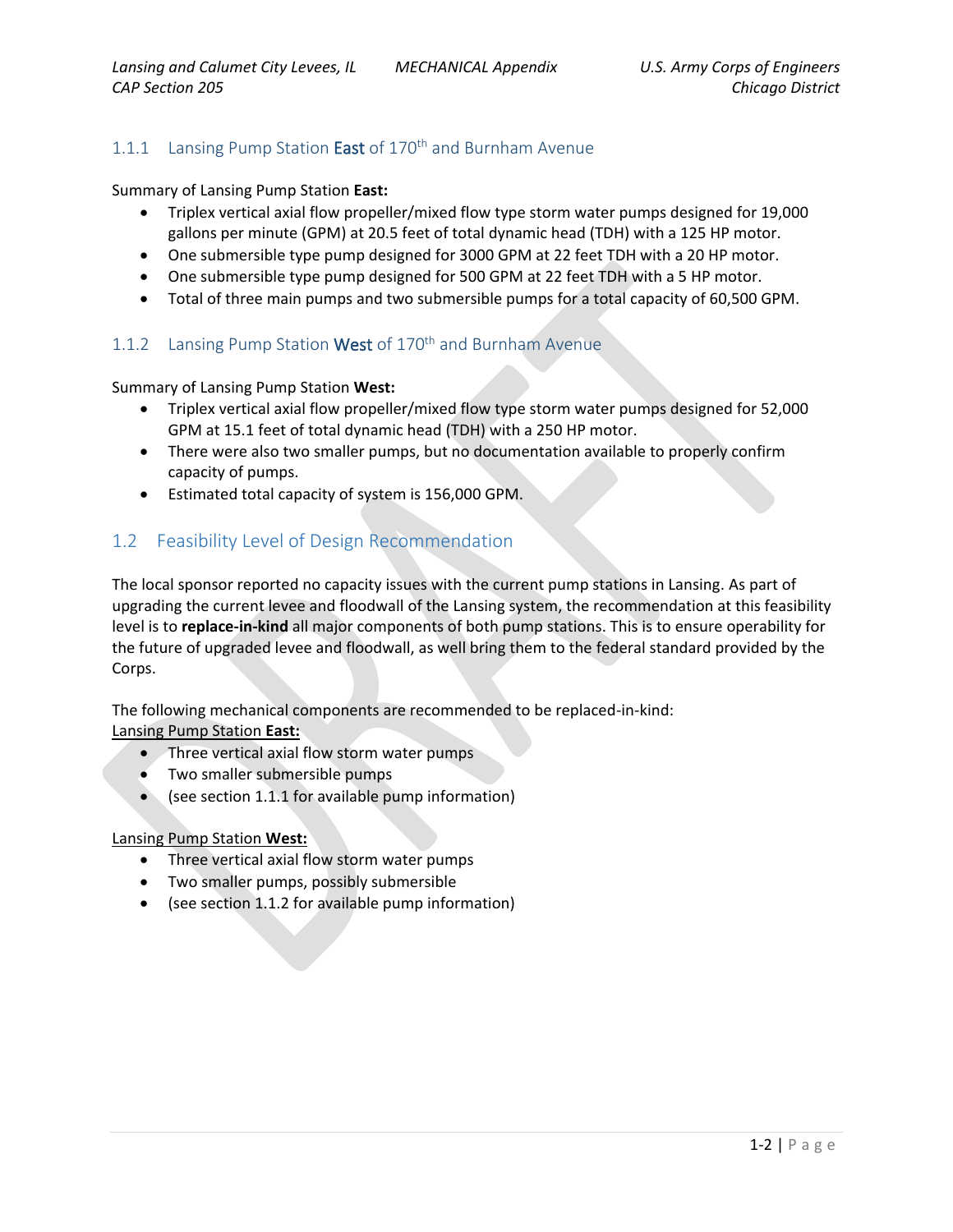# <span id="page-5-0"></span>2 Calumet City, IL

## <span id="page-5-1"></span>2.1 Current System

The Calumet City Levee system is currently served by two main pump stations as show in Figure 2-1. The map below also shows a third pump station, but this is a single submersible pump used to serve the State Line Storm Water Detention Basin. The two main pump stations are designed as Greenbay Avenue Pump Station and Lincoln Avenue Pump Station. A site visit was performed for this Feasibility Study during October 2019, and multiple pumps were found to be in operable at Lincoln Avenue Pump Station. The local sponsor also that reported that both pump stations were generally fulfilling the City's pumping requirements, even with the outages. Both pump stations were constructed sometime around 1984. The USACE *2019 Non-Federal Inventory and Review Report* for the Calumet City Levee System reported the pumps to be rated as un*acceptable* and the flap gates as *minimally acceptable*, which matches the observations made by Feasibility team during October 2019 site visit.

<span id="page-5-2"></span>